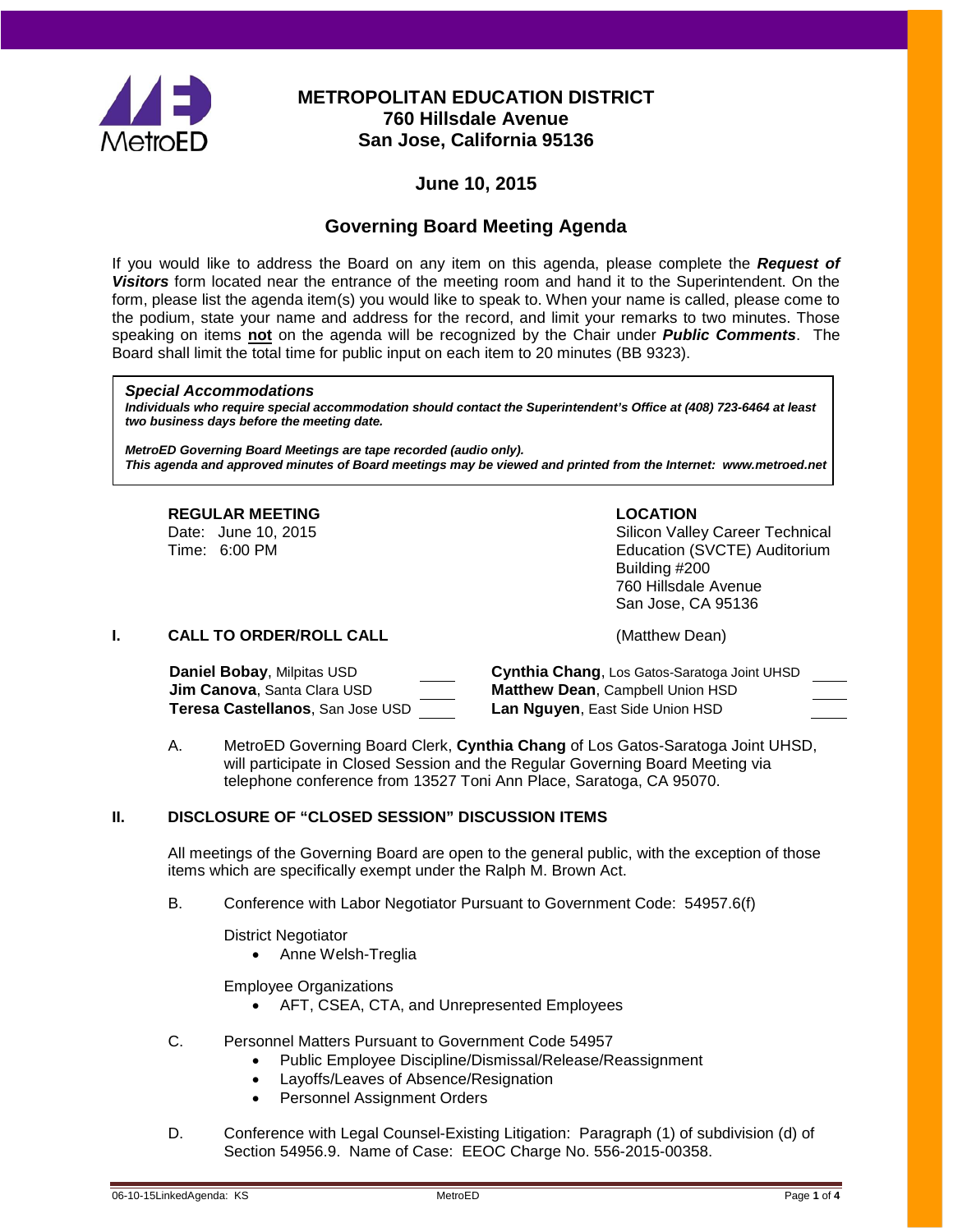- E. Conference with Legal Counsel-Existing Litigation: Paragraph (1) of subdivision (d) of Section 54956.9. Name of Case: EEOC Charge No. 556-2015-00354.
- F. Conference with Legal Counsel-Existing Litigation: Paragraph (1) of subdivision (d) of Section 54956.9. Name of Case: PERB Charge No. SF-CE-3119-E.
- G. Conference with Legal Counsel-Anticipated Litigation: Significant exposure to litigation pursuant to paragraph (2) subdivision (d) of Section 54956.9: 1 Potential Case
- H. Conference with Legal Counsel-Existing Litigation: Paragraph (1) of subdivision (d) of Government Code section 54956.9. Name of Case: EEOC Charge No. 556-2015-00429
- I. Superintendent's Evaluation: Pursuant Government Code: 54957

#### **III. PUBLIC COMMENTS REGARDING CLOSED SESSION ITEMS**

*Members of the public may address the Board on any subject not on tonight's agenda; however, provisions of the Brown Act (Government Code 54954.2(a) and .3) preclude any action. As an unagendized item, no response is required from the Board or District Staff and no action can be taken; however, the Board may instruct the Superintendent to agendize the item for a future meeting. When your name is called, please come to the podium, state your name and address for the record, and limit your remarks to two minutes for individuals or five minutes for a group.*

#### **IV. ADJOURN TO CLOSED SESSION Time: 6:02 PM**

**Location: SVCTE, Room #819**

| V.    | <b>REGULAR MEETING</b><br><b>Reconvene from Closed Session</b> | Time: 7:00 PM<br>Location: SVCTE Auditorium<br>Building #200 |
|-------|----------------------------------------------------------------|--------------------------------------------------------------|
| VI.   | <b>REPORT OF CLOSED SESSION ACTIONS</b>                        | (Matthew Dean)                                               |
| VII.  | <b>PLEDGE OF ALLEGIANCE</b>                                    | (Matthew Dean)                                               |
| VIII. | <b>ADOPT AGENDA</b>                                            | (Matthew Dean)                                               |
| IX.   | <b>RECOGNITIONS</b>                                            | (Matthew Dean)                                               |

- A. Acknowledgement of Classified Employee of the Year
- B. Acknowledgement of Business Partner of the Year

#### **X. PUBLIC COMMENTS**

*Members of the public may address the Board on any subject not on tonight's agenda; however, provisions of the Brown Act (Government Code 54954.2(a) and .3) preclude any action. As an unagendized item, no response is required from the Board or District Staff and no action can be taken; however, the Board may instruct the Superintendent to agendize the item for a future meeting. When your name is called, please come to the podium, state your name and address for the record, and limit your remarks to two minutes for individuals or five minutes for a group.*

#### **XI. SPECIAL ORDER OF BUSINESS** (Alyssa Lynch)

The Superintendent will update the Board on special projects or may request that individuals be allowed to present an item out of order on the agenda to accommodate their schedules.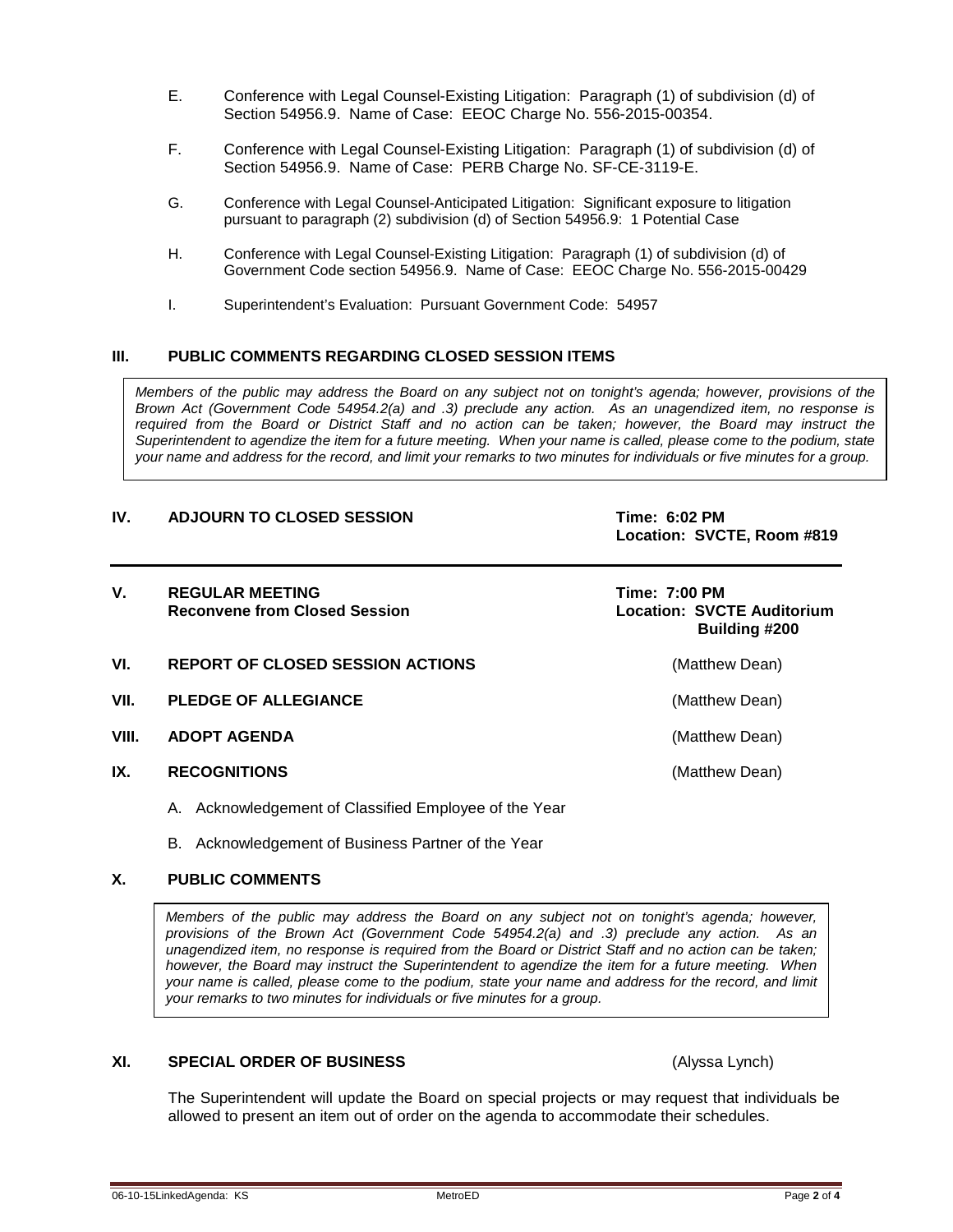#### **XII. CONSENT/ACTION CALENDAR (ACTION)**

**All matters listed under the Consent/Action Calendar and marked with an \*asterisk are considered by the Governing Board to be routine and will be enacted in one motion.** There will be no discussion of these items prior to the time the Board considers the motion, unless members of the Board or the Superintendent request specific items to be discussed and/or removed from the Consent Calendar.

\*1. [Approve](http://fbsd.metroed.net/ksmith/Board_Agenda/06-10-15BoardAgenda/Item1_05-13-15BoardMinutes.pdf) Minutes from the Regular Board Meeting of May 13, 2015

#### **BUSINESS AND FINANCIAL FUNCTIONS**

- \*2. Approve [May Warrants](http://fbsd.metroed.net/malaimo/Board_Agenda/06-10-15BoardAgenda/Item2.pdf) Approval List (Marie dela Cruz)
- \*3. [Approve Donations](http://fbsd.metroed.net/malaimo/Board_Agenda/06-10-15BoardAgenda/Item3.pdf) Offered to District (Marie dela Cruz)
- \*4. [Approve Agreement for Fiscal Budget Services](http://fbsd.metroed.net/malaimo/Board_Agenda/06-10-15BoardAgenda/Item4.pdf) (School Services of California; \$2,760) (Marie dela Cruz)
- \*5. [Approve MOU for Financial System](http://fbsd.metroed.net/malaimo/Board_Agenda/06-10-15BoardAgenda/Item5.pdf) & Network Support Services (Regional Technology Center, Santa Clara County Office of Education) (Marie dela Cruz)
- \*6. [Approve 2015-16 Schedule of Fees](http://fbsd.metroed.net/malaimo/Board_Agenda/06-10-15BoardAgenda/Item6.pdf) for Silicon Valley CTE (Marie dela Cruz)
- \*7. [Approve Legal Services Agreement](http://fbsd.metroed.net/malaimo/Board_Agenda/06-10-15BoardAgenda/Item7.pdf) with Dannis Woliver Kelley (DWK), Effective May 1, 2015 (Marie dela Cruz)

#### **PERSONNEL FUNCTIONS**

\*8. [Approve Personnel Assignment](http://fbsd.metroed.net/malaimo/Board_Agenda/06-10-15BoardAgenda/Item8.pdf) Orders #2015-13 (Anne Welsh-Treglia)

### **INSTRUCTIONAL AND STUDENT FUNCTIONS**

- \*9. [Approve Agreement with San Jose Job Corps,](http://fbsd.metroed.net/malaimo/Board_Agenda/06-10-15BoardAgenda/Item9.pdf) 2015-16 (Marie dela Cruz)
- \*10. [Approve Agreement with San Jose Job Corps](http://fbsd.metroed.net/malaimo/Board_Agenda/06-10-15BoardAgenda/Item10.pdf) for 2015 Summer School at Silicon Valley CTE (Marie dela Cruz)
- \*11. [Approve Medical Apprenticeship](http://fbsd.metroed.net/malaimo/Board_Agenda/06-10-15BoardAgenda/Item11.pdf) Agreements, SVAE (Suzi Glass)
- \*12. [Approve Bay Area Counties](http://fbsd.metroed.net/malaimo/Board_Agenda/06-10-15BoardAgenda/Item12.pdf) Roofing and Waterproofing JATC Apprenticeship Agreement, 2015-2016 (Marianne Cartan)
- \*13. [Approve California Fire Fighter](http://fbsd.metroed.net/malaimo/Board_Agenda/06-10-15BoardAgenda/Item13.pdf) Joint Apprenticeship Committee JAC Apprenticeship Agreement, 2015-2016 (Marianne Cartan)
- \*14. [Approve Carpenters Training Committee](http://fbsd.metroed.net/malaimo/Board_Agenda/06-10-15BoardAgenda/Item14.pdf) for Northern California JATC Apprenticeship Agreement, 2015-2016 (Marianne Cartan)
- \*15. [Approve Western Electrical Contractors](http://fbsd.metroed.net/malaimo/Board_Agenda/06-10-15BoardAgenda/Item15.pdf) Association, Inc., JATC Apprenticeship Agreement, 2015-2016 (Marianne Cartan)

**Recommendation: It is recommended the Governing Board approve Consent Calendar items \*1 through \*15.**

**MOTION: \_\_\_\_\_\_\_\_ SECONDED: \_\_\_\_\_\_\_\_ DISCUSSION: \_\_\_\_\_\_\_\_ VOTE: \_\_\_\_\_\_\_\_\_\_**